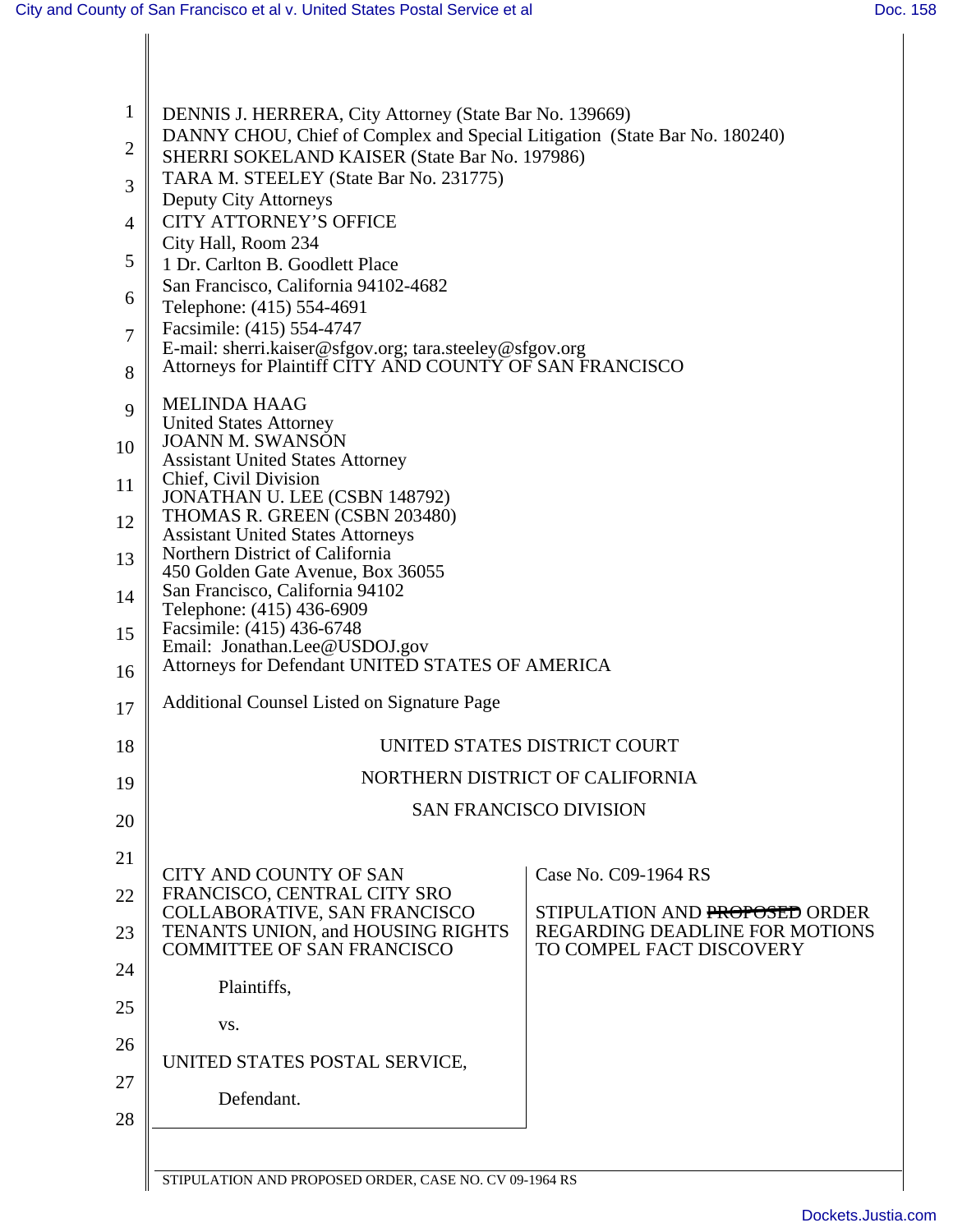| 1              | BY AND THROUGH THEIR COUNSEL OF RECORD, THE PARTIES STIPULATE AS                               |  |  |  |
|----------------|------------------------------------------------------------------------------------------------|--|--|--|
| $\overline{2}$ | <b>FOLLOWS:</b>                                                                                |  |  |  |
| 3              | The last day for either plaintiffs or defendant to file a motion to compel further fact<br>1.  |  |  |  |
| 4              | discovery, as provided in this stipulation, is extended by agreement from June 2, 2011         |  |  |  |
| 5              | to June 9, 2011. This extension will enable the parties to further meet and confer on          |  |  |  |
| 6              | numerous outstanding issue and reduce and perhaps eliminate the issues which may               |  |  |  |
| 7              | require a motion to compel.                                                                    |  |  |  |
| 8              | 2.<br>The discovery requests subject to the agreement of the parties described in this         |  |  |  |
| 9              | stipulation are the following:                                                                 |  |  |  |
| 10             | a. Plaintiff San Francisco Tenants Union's Interrogatories to Defendant USPS,                  |  |  |  |
| 11             | Set #1;                                                                                        |  |  |  |
| 12             | Plaintiff City and County of San Francisco's Requests for Admission to<br>b.                   |  |  |  |
| 13             | Defendant USPS, Set #2;                                                                        |  |  |  |
| 14             | Defendant's Requests for Admission to Plaintiff San Francisco Tenants Union,<br>$\mathbf{c}$ . |  |  |  |
| 15             | Set #2;                                                                                        |  |  |  |
| 16             | Defendant's Requests for Admission to Plaintiff Central City SRO<br>d.                         |  |  |  |
| 17             | Collaborative, Set #2;                                                                         |  |  |  |
| 18             | Defendant's Requests for Admission to Plaintiff Housing Rights Committee of<br>e.              |  |  |  |
| 19             | San Francisco, Set #2;                                                                         |  |  |  |
| 20             | Defendant's Requests for Admission to Plaintiff City and County of San<br>f.                   |  |  |  |
| 21             | Francisco, Set #1;                                                                             |  |  |  |
| 22             | Defendant USPS' Interrogatories to Plaintiff City and County of San<br>g.                      |  |  |  |
| 23             | Francisco, Set #3;                                                                             |  |  |  |
| 24             | Defendant USPS' Requests for Production to Plaintiff City and County of San<br>h.              |  |  |  |
| 25             | Francisco, Set #4;                                                                             |  |  |  |
| 26             | Defendant USPS' Requests for Production to Plaintiff Central City SRO<br>i.                    |  |  |  |
| 27             | Collaborative, Set #2;                                                                         |  |  |  |
| 28             | Defendant USPS' Requests for Production to Plaintiff Housing Rights<br>j.                      |  |  |  |
|                | $-3-$                                                                                          |  |  |  |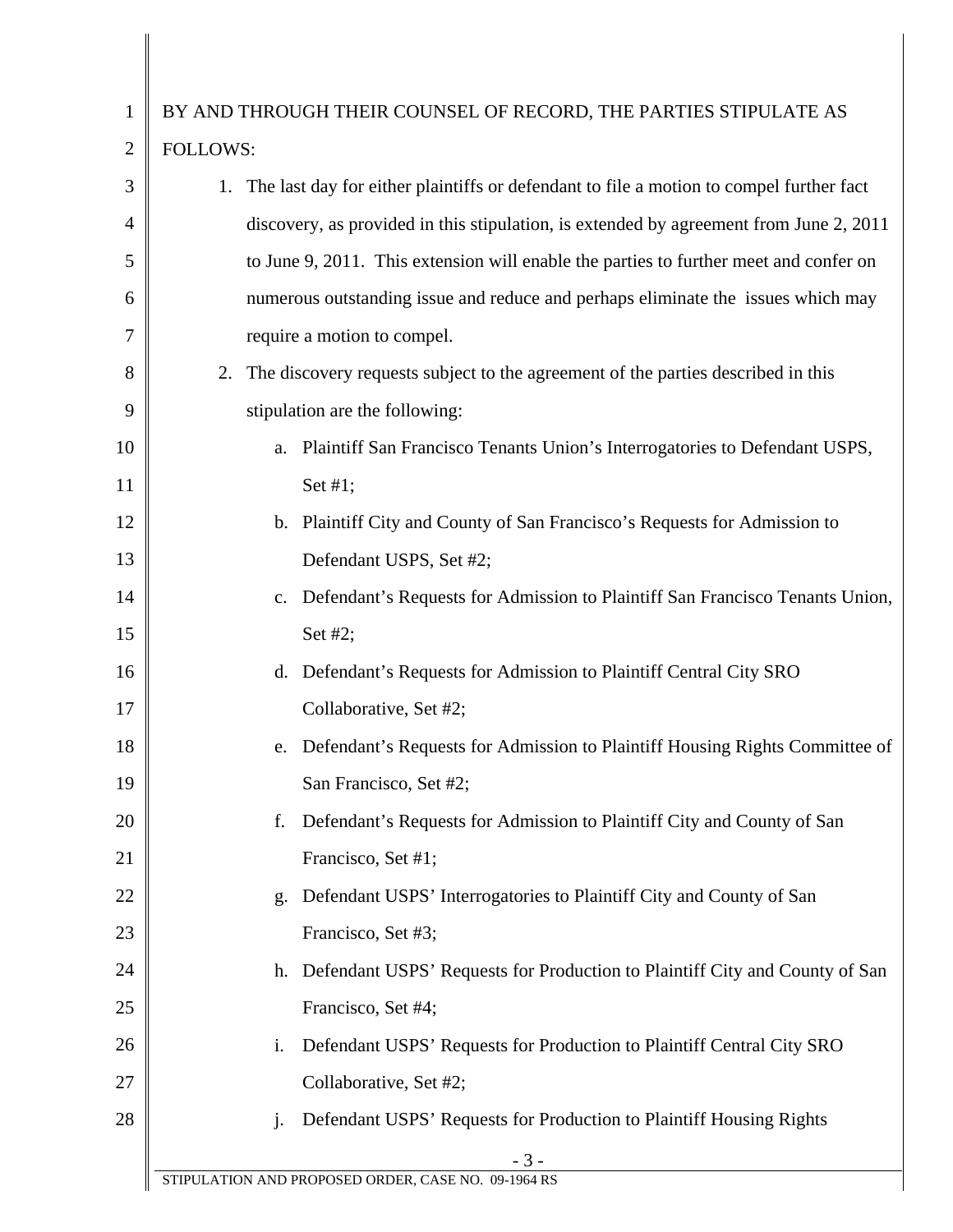| 1              |                                                                                     | Committee of San Francisco, Set #2;                                             |                                                                                          |  |
|----------------|-------------------------------------------------------------------------------------|---------------------------------------------------------------------------------|------------------------------------------------------------------------------------------|--|
| $\overline{2}$ |                                                                                     | k. Defendant USPS' Requests for Production to Plaintiff San Francisco Tenants   |                                                                                          |  |
| 3              |                                                                                     | Union, Set #2;                                                                  |                                                                                          |  |
| $\overline{4}$ |                                                                                     | Plaintiffs' request for additional deposition testimony by Postal Service<br>1. |                                                                                          |  |
| 5              | employee Raj Sanghera; and                                                          |                                                                                 |                                                                                          |  |
| 6              | m. Topic No. 2 of Defendant's 30(b)(6) deposition notice served on CCSF and         |                                                                                 |                                                                                          |  |
| $\overline{7}$ | related written discovery requests, including Requests for Production Nos. 5,       |                                                                                 |                                                                                          |  |
| 8              |                                                                                     |                                                                                 | 12, 36, 41, 45 and 48 and Interrogatory Nos. 26, 29 and 31 served on CCSF.               |  |
| 9              |                                                                                     |                                                                                 | 3. The parties previously agreed to extend the time for their responses to the discovery |  |
| 10             |                                                                                     |                                                                                 | requests identified in paragraphs $(2)(a)$ through $(2)(k)$ from May 26, 2011 to June 1, |  |
| 11             |                                                                                     |                                                                                 | 2011. Counsel for defendant requested the short extension due to a personal family       |  |
| 12             | emergency for one of the defense team members, and counsel for Plaintiffs agreed as |                                                                                 |                                                                                          |  |
| 13             |                                                                                     |                                                                                 | a professional courtesy provided that the deadline would be reciprocal.                  |  |
| 14             |                                                                                     |                                                                                 | 4. The parties make this agreement to facilitate any meet and confer efforts that may be |  |
| 15             |                                                                                     |                                                                                 | necessary following service of the responses on June 1, 2011.                            |  |
| 16             |                                                                                     |                                                                                 |                                                                                          |  |
| 17             |                                                                                     |                                                                                 | IT IS SO STIPULATED, THROUGH COUNSEL OF RECORD.                                          |  |
| 18             | DATED:                                                                              | June 2, 2011                                                                    | <b>MELINDA HAAG</b><br><b>United States Attorney</b>                                     |  |
| 19             |                                                                                     |                                                                                 |                                                                                          |  |
| 20             |                                                                                     |                                                                                 | By: /s/ Jonathan U. Lee<br><b>JONATHAN U. LEE</b>                                        |  |
| 21             |                                                                                     |                                                                                 | Assistant U.S. Attorney<br>COUNSEL FOR THE UNITED STATES OF                              |  |
| 22             |                                                                                     |                                                                                 | <b>AMERICA</b>                                                                           |  |
| 23             | Dated:                                                                              | June 2, 2011                                                                    | <b>COVINGTON &amp; BURLING LLP</b>                                                       |  |
| 24             |                                                                                     |                                                                                 | By: $\frac{1}{s}$ Kelly P. Finley                                                        |  |
| 25             |                                                                                     |                                                                                 | MICHAEL M. MARKMAN<br><b>KELLY P. FINLEY</b>                                             |  |
| 26             |                                                                                     |                                                                                 | <b>JOSHUA D. HURWIT</b>                                                                  |  |
| 27             |                                                                                     |                                                                                 | <b>Attorneys for Plaintiffs</b><br>CITY AND COUNTY OF SAN FRANCISCO,                     |  |
| 28             |                                                                                     |                                                                                 |                                                                                          |  |
|                |                                                                                     | STIPULATION AND PROPOSED ORDER, CASE NO. CV 09-1964 RS                          | - 4 -                                                                                    |  |
|                |                                                                                     |                                                                                 |                                                                                          |  |